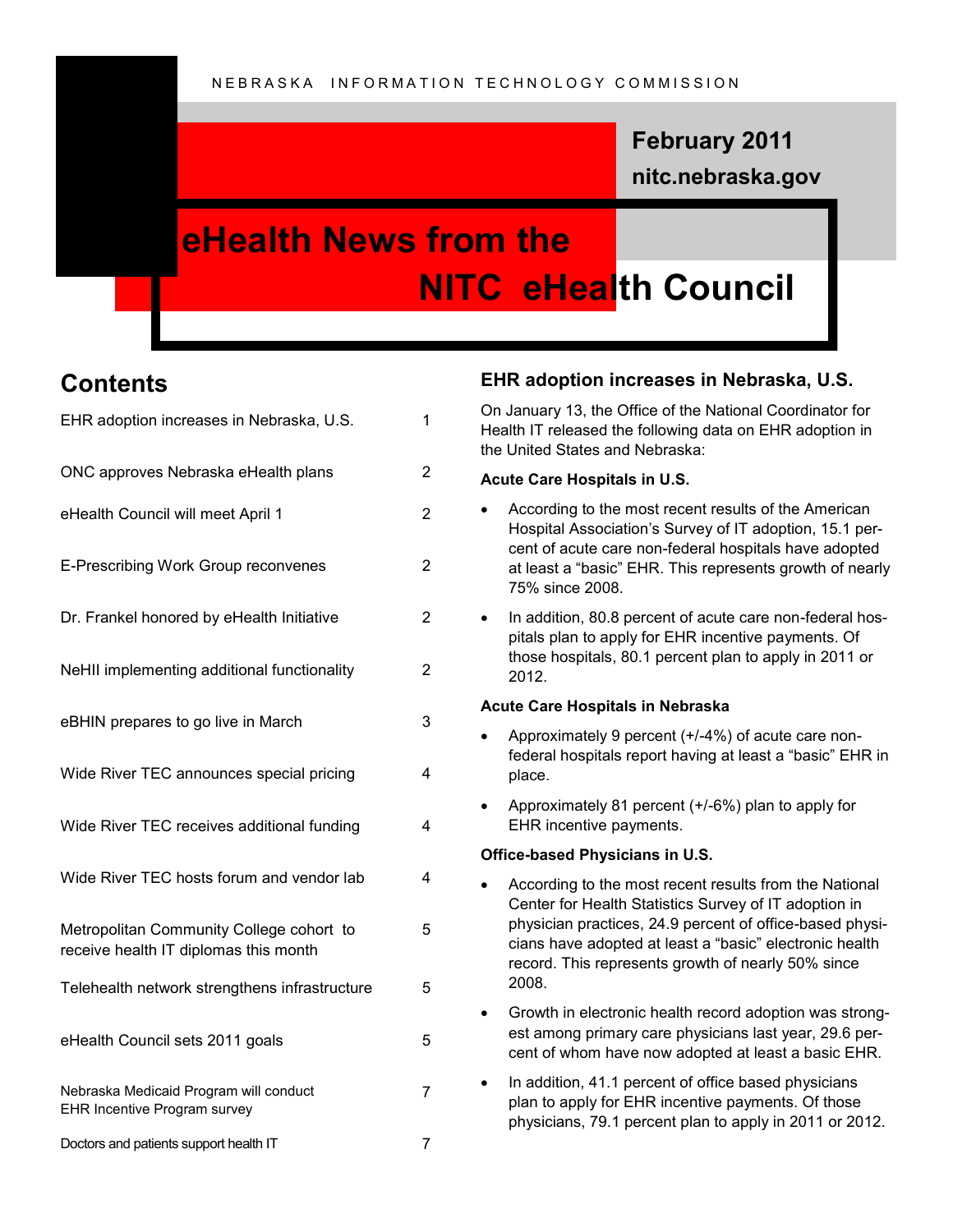#### **Office-based Physicians in Nebraska**

- Approximately 28 percent of office-based physicians have at least a "basic" EHR in their practices. The estimated adoption rate among primary care physicians is 27 percent.
- An estimated 44 percent of office-based physicians plan to apply for EHR incentive payments.

#### **Sources/Notes**

Hospital Source: American Hospital Association Information Technology Survey, 2008-2010. Physician Source: National Center for Health Statistics, National Ambulatory Medical Center Survey, 2008-2010.

"Basic" electronic health records are defined as electronic capability for managing: **Physicians:** Patient demographic information, patient problem lists, patient medication lists, clinical notes, orders for prescriptions, and viewing laboratory and imaging results; **Hospitals:** Patient demographic information, physicians' notes, nursing assessments, patient problem lists, patient medication lists, discharge summaries, lab and radiologic reports, diagnostic test results, and orders for medications. They are defined in the following sources: Physicians: Hsiao CJ, et al. Electronic Medical Record/ Electronic Health Record Systems of Office-based Physicians: United States, 2009 and Preliminary 2010 State Estimates Health E Stats. National Center for Health Statistics, Centers for Disease Control. Hospitals: Jha AK, et al. Use of Electronic Health Records in U.S. Hospitals. *N Engl J Med. 2009* 360;16

### **ONC approves Nebraska eHealth plans**

The Office of the National Coordinator for Health IT (ONC) approved Nebraska's strategic and operational eHealth plans on Nov. 5, 2010. Nebraska is the 11<sup>th</sup> state to have its eHealth plans approved. The State of Nebraska and its subrecipients (NeHII, eBHIN, the Nebraska Statewide Telehealth Network, and the Nebraska Department of Health and Human Services Division of Public Health) are now beginning implementation activities. The state eHealth plans are available from the NITC's website [\(nitc.nebraska.gov\).](http://www.nitc.nebraska.gov) Plans will be updated annually.

### **eHealth Council will meet April 1**

The eHealth Council will meet April 1 from 9:30 to 12:00 at Nebraska Educational Telecommunications, NET, 1800 N. 33rd St. and UNMC (Durham Research Center Room 1006).

#### **E-Prescribing Work Group reconvenes**

The eHealth Council has reconvened the E-Prescribing Work Group to make recommendations on e-prescribing goals and to further develop the state's e-prescribing strategies. The work group met on Nov. 30, 2010 and will meet again on Feb. 22, 2011 from 4:00 to 6:00 PM at Mahoney State Park. If you are interested in participating, please contact Anne Byers by e-mailing [anne.byers@nebraska.gov](mailto:anne.byers@nebraska.gov) or calling 402-471-3805.

### **Dr. Frankel honored by eHealth Initiative**

Dr. Harris Frankel, President of the NeHII Board of Directors, received the eHealth Initiative (eHI) Physician Advocate of the Year Award on January 19, 2011. He was honored for his leadership and commitment to technological advancements leading to the implementation of NeHII. The award was presented during the Fourth Annual eHealth Conference and Awards held by the eHealth Initiative. Dr. Frankel championed the development of NeHII beginning in 2005 and led its pilot implementation in March 2009.

"Dr. Frankel's outstanding leadership and accomplishments exemplify the unique ability of physicians to effect significant positive change on behalf of their patients" said Jennifer Covich Bordenick, CEO of eHI.

#### **NeHII implementing additional functionality**

With funding from the State HIE Cooperative Agreement, NeHII is working to implement additional functionality which will help providers meet current Stage I and future meaningful use requirements.

In April 2010, MGMA (Medical Group Management Association) indicated that 99% of physicians surveyed were aware the federal government was offering incentives to encourage physicians to implement and use EHRs in a meaningful way. Dr. Leslie Spry thinks that NeHII or some other entity will be necessary to meet the upcoming demands of Meaningful Use. Dr. Spry said, "None of the systems that I have seen in any of the hospitals or any other vendors offers the connectivity that is needed to meet

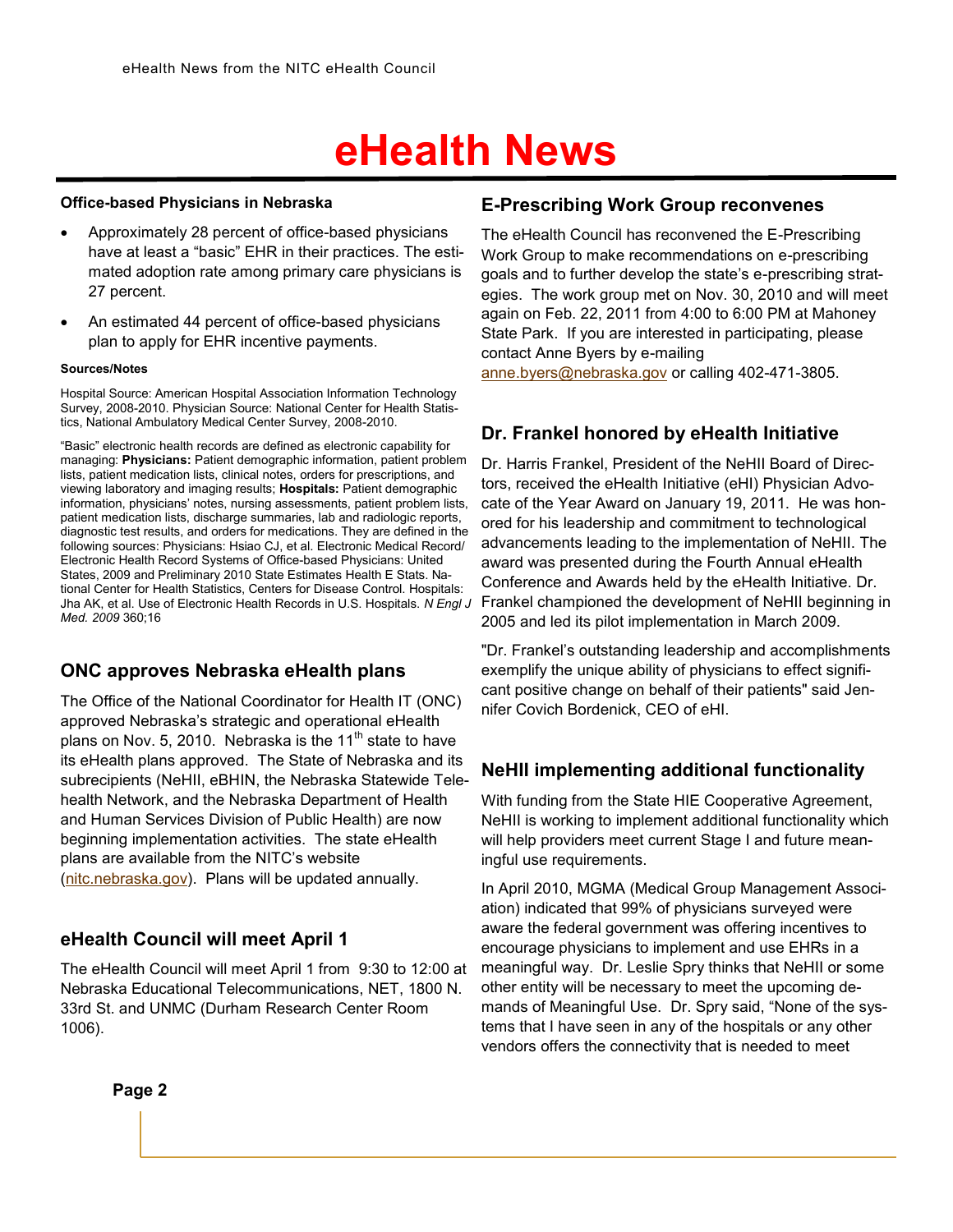these new definitions. The platform on which NeHII is built at least offers the connectivity with the state and Omaha that is needed in Lincoln to try and meet this connectivity." Dr. Spry continued, "Having a populated database from which we can pick and choose the information we need in our office and then share that with other offices, hospitals, other health care providers, insurance companies, and pharmacies (including Pharmacy Benefit Managers) will be needed and I see NeHII as the logical platform on which to stair step your way into an electronic medical record that has as its core – connectivity."

NeHII is also working on establishing a connection to the Nationwide Health Information Network (NWHIN). NWHIN is creating the foundation for a nationwide health information exchange for accurate, appropriate, timely, and secure exchange of data that corresponds with a consumer and allows physicians and other providers the comprehensive health records and public health information that providers need to streamline the decision making and diagnostic care for their consumers and patients. The timely and expensive process of acquiring past patient data for example tying VA health records to Medicaid in Iowa and an office visit at a participating NeHII Omaha hospital during an emergency room visit or at the point of patient care will be appreciated by providers at all service levels. These measures will drastically be improved by this initiative designed at bringing these data sources together seamlessly. Through a nationwide hub of network information exchanges including the NeHII information exchange, the health records can be exchanged by a variety of sources and allow ease of use and access for those initiating, maintaining, or determining treatment measures. The steps NWHIN is taking to create these data connections are improving quality of care, getting benefits to those in need with more expediency and cutting costs for all providers and consumers but not at the expense of compromising patient security and privacy measures.

Deb Bass and Chris Henkenius, NeHII's Program Director, maintain busy schedules, which in addition to managing NeHII operations, includes serving as featured presenters in Nebraska and throughout the U.S. at conferences and events. They are available for community presentations and may be contacted at 402-981-7664.

### **eBHIN prepares to go live in March**

eBHIN (Electronic Behavioral Health Information Network) is developing a system to exchange behavioral health information, starting with a pilot in Southeast Nebraska. Over the last quarter, the eBHIN team has been finalizing the work to support the Network HIE "Go Live" scheduled for March  $29<sup>th</sup>$ . The equipment needed to build the data center has been ordered and is in the process of set-up. The colocation and system administration contracts with Heartland Community Health Network (HCHN) are now in final stages of negotiation. Network participation agreements have been issued for the 13 participating behavioral health organizations. An important step in the process of adopting participation contracts is to finalize the operations manual and supporting policies. eBHIN obtained a copyright license to utilize the NeHII Operations Manual as well as the model Privacy and Security Policies to further development of eBHIN policies and procedures. These policies have been adapted for the eBHIN operating environment and the specialized procedures needed to support the "opt-in" approach to information exchange. A specialized authorization for release of information is in development in order to assure compliance with the special protections required for substance abuse record management. These releases will be utilized by all Network participants. eBHIN is working with a small group of consumers to advise on the content of descriptive brochures to help consumers understand how the authorization process works, as well as the potential benefits and risks of "opting In" to the HIE. These will be made available at the point of care as part of the authorization process.

### **Wide River TEC announces special pricing**

Due to an overwhelming response last fall, Wide River Technology Extension Center (TEC) has decided to offer promotional pricing again. This special promotional pricing is only available until Friday, March 18, 2011.

Wide River TEC is offering services at no out-of-pocket cost to eligible practices. That means for each priority primary care physician (PPCP) who engages with Wide River TEC during this promotional period, the normal fee of up to

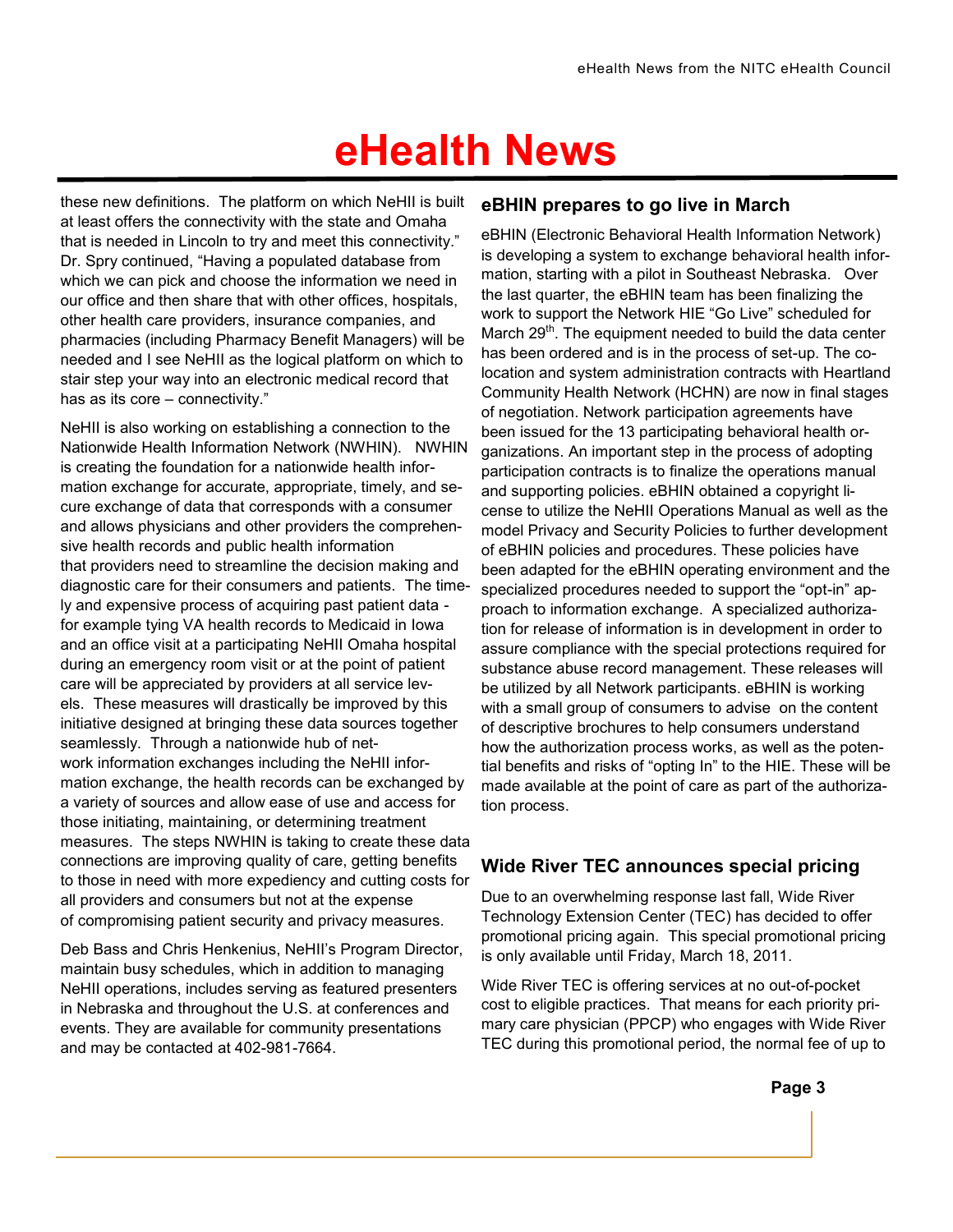\$1,500 per physician will be waived. Eligible physicians could earn an incentive of up to \$44k from Medicare or \$64k from Medicaid, if eligible, for meeting meaningful use criteria.

To be eligible for this promotional pricing, the practice must meet all the required conditions available at [http://www.widerivertec.org/home/promotionalpricing.aspx](http://www.widerivertec.org/home/promotionalpricing.asp). To obtain the official contract, please send an e-mail to [info@widerivertec.org](mailto:info@widerivertec.org) or call 402-476-1700.

### **Wide River TEC receives additional funding**

On Feb. 8, 2011, Dr. David Blumenthal, national coordinator for health information technology , announced an additional \$12 million in additional funding for 48 regional extension centers. Wide River Technology Extension Center received an additional \$1,068,000 to help Nebraska's critical access hospitals (CAHs) and rural hospitals adopt and become meaningful users of certified health information technology.

### **Wide River TEC hosts forum and vendor lab**

Wide River TEC is hosting its second E-Health Forum and Vendor Lab on Tuesday, March 8, 2011, at the Embassy Suites in La Vista - Omaha, Nebraska. This event offers Nebraska healthcare providers a personal, hands-on experience with a variety of leading vendors. It is designed to engage, motivate and educate attendees regarding meaningful use and the clinical value of using health information technology. The agenda and registration details are available at [www.widerivertec.org.](http://www.widerivertec.org) To be added to the Wide River TEC mailing list, go to [www.widerivertec.org/home/subscribe.html.](http://www.widerivertec.org/home/subscribe.html)

For questions regarding this event, please contact Jennifer Rathman, Wide River TEC Communications Manager, at [jrathman@widerivertec.org](mailto:jrathman@widerivertec.org) or 402-476-1700.

### **Metropolitan Community College cohort to receive health IT diplomas this month**

Metropolitan Community College (MCC) is the recipient of a coalition training grant from ARRA/HHS to provide Health Information Technology training for the entire state of Nebraska. MCC launched its 100% online Health Information Technology (HIT) college credit program in September 2010. Currently MCC has had approximately 100 students participate in HIT courses with the first cohort scheduled to receive their specialist diploma this February. These students will be among the first in the nation to receive health IT specialist diplomas.

The HIT specialist diploma consists of a series of online college credit classes designed for incumbent workers in either the health careers or information technology fields. The specialist diploma can be earned in identified workforce roles after about six months of study with the successful completion of three courses each quarter (six courses in total).

Work force roles are:

**Practice Workflow and Information Management Redesign Specialist.** Workers in this role assist in reorganizing the work of a provider to take full advantage of the features of health IT in pursuit of meaningful use of health IT to improve health and care.

**Implementation Manager.** Workers in this role provide onsite management of mobile adoption support teams for the period of time before and during implementation of health IT systems in clinical and public health settings.

**Implementation and Technical/Software Support Specialist.** Workers in this role provide on-site user support for the period of time before and during implementation of health IT systems in clinical and public health settings. These individuals will provide support services, above and beyond what is provided by the vendor, to be sure the technology functions properly and is configured to meet the needs of the redesigned practice workflow.

In addition, workers in this role might be involved with maintenance of systems, including patching and upgrading of software. They might also provide one-on-one support,

**Page 4**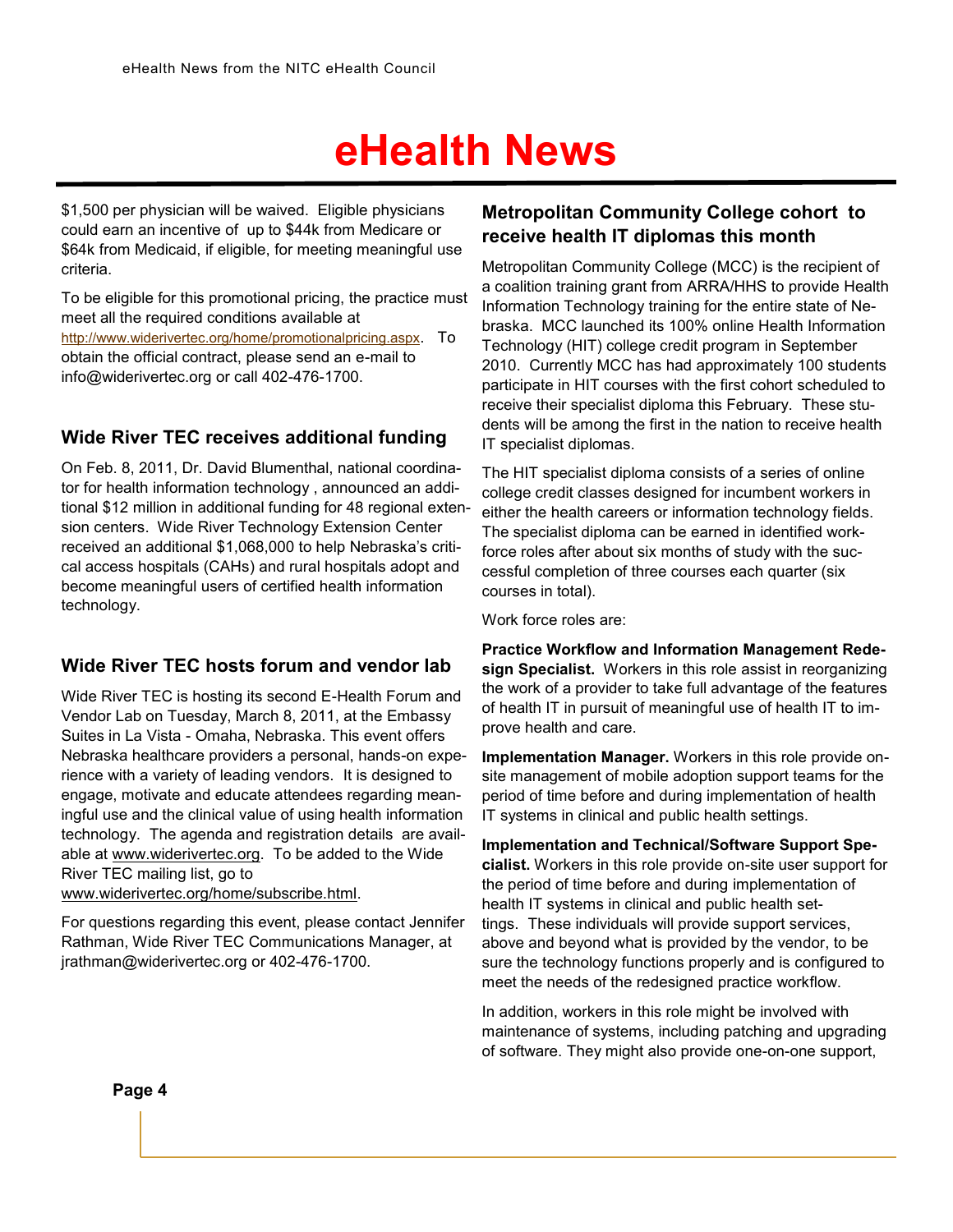in a traditional "help desk" model, to individual users with questions or problems.

**Health IT Trainer.** Workers in this role design and deliver training programs, using adult learning principles, to employees in clinical and public health settings.

Classes begin each quarter with Spring quarter beginning March 9, 2011. HIT Grant Scholarship funds are available to pay 100% tuition and fees for those who qualify. Applications and additional information are available at [www.mccneb.edu/hitp](http://www.mccneb.edu/hitp) or contact Janee Pannkuk at jpannkuk@mccneb.edu or 402- 457-2451.

### **Telehealth network strengthens infrastructure**

Working with nearly \$1.3 million in federal grant funding between 2008 and 2012, the Nebraska Statewide Telehealth Network (NSTN) has been able to strengthen the technological infrastructure of the Network. The NSTN has replaced aging and obsolete cameras with high definition equipment in 38 sites; expanded tele-emergency capabilities to nearly every hospital in Nebraska; implemented network monitoring software and in now beginning to implement peripheral equipment. This equipment will allow for clinical consults that require a stethoscope or otoscope as well as provide handheld cameras to tele-emergency sites for use in wound examination.

One of the most important technological upgrades may well be the expansion of telehealth to physician offices, allowing specialists to provide medical consultations directly from their own clinics to any site in Nebraska. The NSTN hopes that by placing equipment directly into these offices, specialists will begin to incorporate telehealth into their culture, seeing the telehealth patient as just another patient to care for in the daily schedule.

During 2010, as part of the effort to enhance decision making capabilities, the NSTN expanded the Governing Committee to include representation from hospitals, health departments and mental health centers across the state. The new Committee provides a better cross section of members, helping to ensure that those the NSTN serves have a voice in its destination. In addition, several member sites

were added, including the Nebraska Department of Health & Human Services.

The NSTN is engaged in number of projects to move the network forward. The NSTN continues to work with Public Service Commissioner and USAC Board Member Anne Boyle and the FCC to permanently grandfather sites at risk of losing funding. Governing Committee members have entered into formal discussions with the Veterans Administration to determine the best ways to connect these networks to better serve veterans who are sometimes hundreds of miles away from the nearest VA facility. The goal of these discussions is for Nebraska to serve as a beta site for a structure that can be replicated nationwide. Trauma coordinators across the State are discussing how teleemergency may improve a trauma patient's clinical outcomes. The NSTN continues to consider alternate formal structures that may enhance the ability to remain financially stable and even move towards greater financial independence. And, meetings are taking place with surrounding states to look at regionalization opportunities and the strength regionalization will provide, which really is the future. The nation doesn't need silos.

The NSTN is a vehicle that has the potential of changing the way care is delivered, helping Nebraska to continue supporting the rural way of life.

### **eHealth Council sets 2011 goals**

The eHealth Council has set 2011 goals related to the implementation of Nebraska's State HIE Cooperative Agreement. The goals can be found on the following pages.

The eHealth Council will monitor progress in achieving these goals. E-Prescribing goals will also be monitored by the E-Prescribing Work Group. Through a recent agreement between SureScripts and the Office of the National Coordinator, states will receive quarterly data on e-prescribing utilization to assist in monitoring progress**.**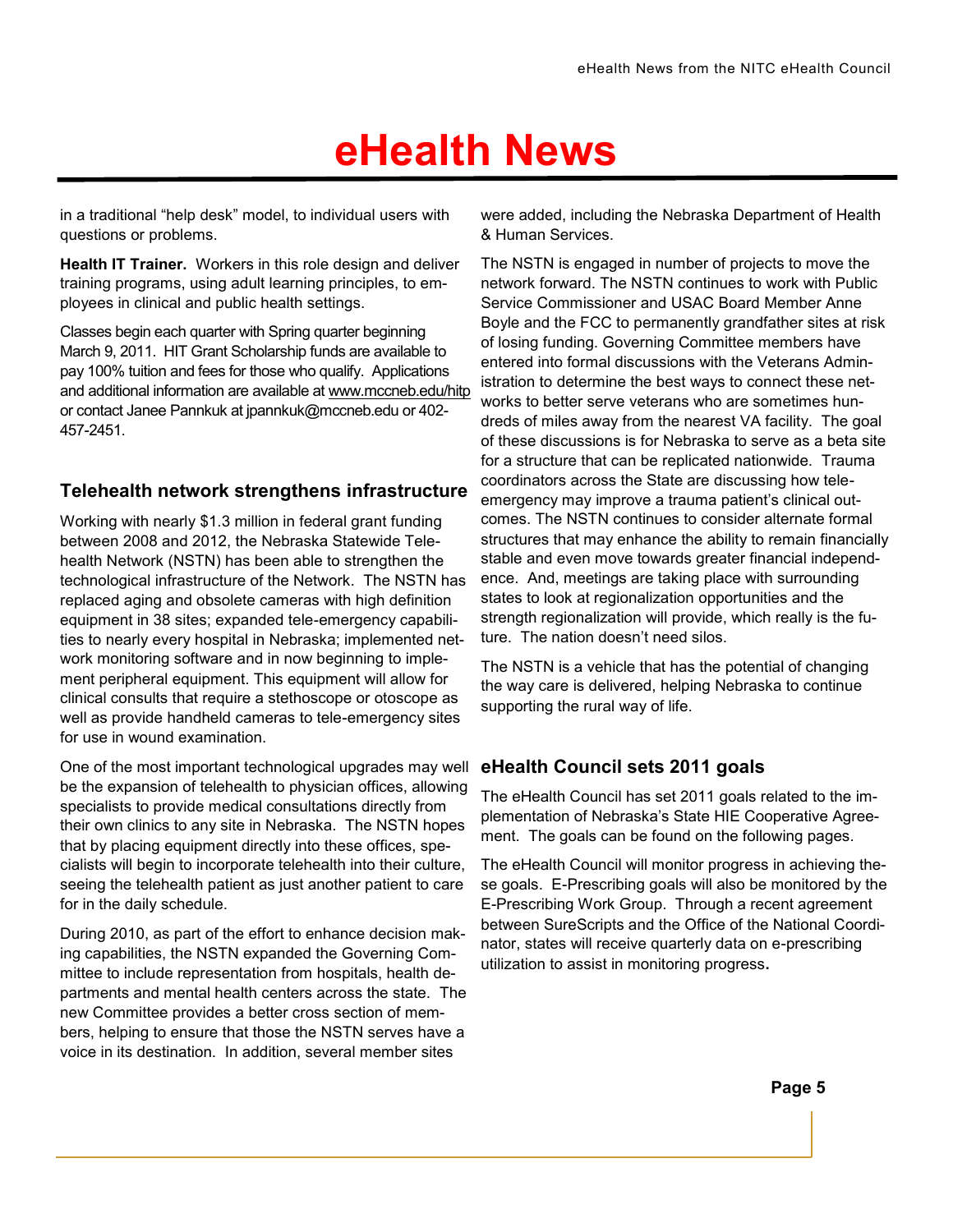### **Nebraska 2011 eHealth Goals**

| <b>Connectivity</b> | Baseline-2010                                | Target-End of 2011                             |
|---------------------|----------------------------------------------|------------------------------------------------|
| Goals-2011          |                                              |                                                |
| Hospitals           | <b>NeHII</b>                                 | NeHII                                          |
|                     | 15 hospitals                                 | 21 hospitals                                   |
|                     | 13% of Nebraska hospitals                    | 22% of Nebraska hospitals                      |
|                     | 39% of hospital beds                         | 45% of hospital beds                           |
|                     |                                              |                                                |
|                     |                                              |                                                |
|                     |                                              | eBHIN                                          |
|                     |                                              | 1 hospital                                     |
| Providers           | <b>NeHII</b>                                 | <b>NeHII</b>                                   |
|                     |                                              |                                                |
|                     | 1,288 total users, including physicians,     | 2,000 total users, including physicians, mid-  |
|                     | mid-levels, nurses, pharmacists, and         | levels, nurses, pharmacists, and staff         |
|                     | staff                                        |                                                |
|                     |                                              | 900 physicians and physician extenders out of  |
|                     |                                              | 4,266 in state                                 |
|                     |                                              | 21% of physicians and physician extenders      |
|                     | 500 Physician and Physician Extenders        |                                                |
|                     | out of 4,266 in state                        |                                                |
|                     | 12% of physicians and physician<br>extenders | eBHIN                                          |
|                     |                                              | 776 providers out of 3,929 behavioral health   |
|                     |                                              | providers                                      |
|                     |                                              | 20% of behavioral health providers             |
|                     |                                              |                                                |
|                     |                                              |                                                |
| <b>Health Plans</b> | 1 health plan (BlueCross BlueShield of       | 1 health plan                                  |
|                     | Nebraska) currently participates             | Note: By mid-2011, Nebraska's Medicaid pro-    |
|                     |                                              | gram will have submitted its State Medicaid    |
|                     |                                              | HIT Plan. The plan will include recommen-      |
|                     |                                              | dations on how Nebraska Medicaid will par-     |
|                     |                                              | ticipate in health information exchange.       |
| Lab Connectivity    | <b>NeHII</b>                                 | NeHII                                          |
| Goals               | 0 out of six independent reference labs      | 1 out of six independent reference labs        |
|                     | 10 hospital labs out of 90 hospital labs     | 21 hospital labs out of 90 hospital labs       |
|                     | 10% of 96 hospital and major independ-       | 21% of hospital and independent reference labs |
|                     | ent reference labs                           |                                                |
|                     |                                              |                                                |
|                     |                                              | eBHIN--N/A. eBHIN will most likely go through  |
|                     |                                              |                                                |

### **Page 6**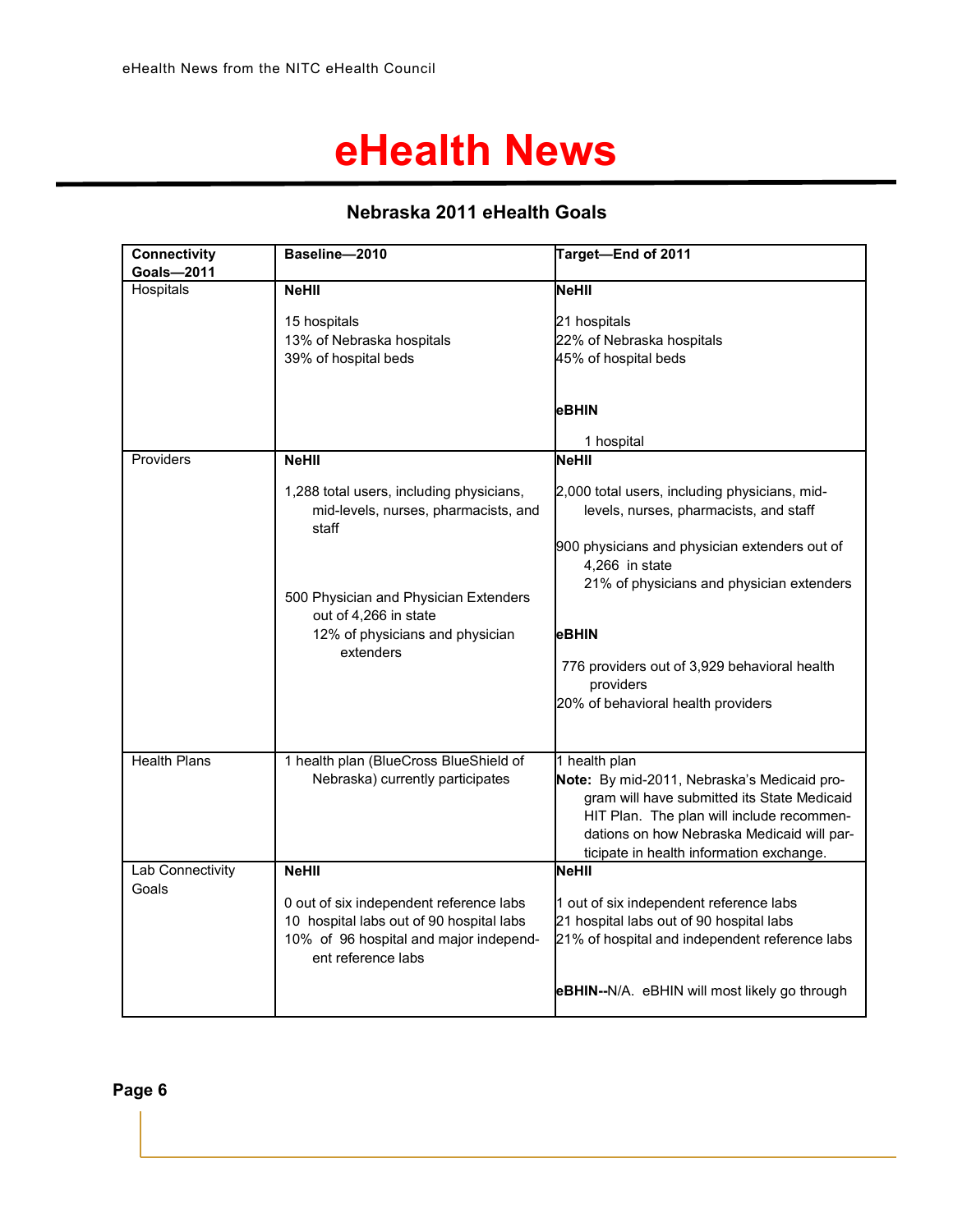| <b>Public Health</b><br>Goals                                                    | Baseline-2010 | <b>Suggested 2011 Target</b> |
|----------------------------------------------------------------------------------|---------------|------------------------------|
| # of providers sub-<br>mitting data to the<br>immunization regis-<br>try         | 238           | An increase of 20% to 286    |
| # of labs submitting<br>data to NEDSS                                            | 12            | An increase of 30% to 16     |
| # of hospitals sub-<br>mitting data to the<br>syndromic surveil-<br>lance system | 6             | 16                           |

| E-Prescribing<br><b>Goals-2011</b> | Baseline--End of 2009                                                | <b>End of 2011</b>                                                    |
|------------------------------------|----------------------------------------------------------------------|-----------------------------------------------------------------------|
| <b>Pharmacists</b>                 | 78% of community pharmacists acti-<br>vated for e-prescribing        | 90% of community pharmacists activated<br>for e-prescribing           |
| Physicians/<br><b>Prescribers</b>  | 11% of physicians in Nebraska routed<br>prescriptions electronically | 50% of physicians in Nebraska routing<br>prescriptions electronically |

### **Nebraska Medicaid Program will conduct EHR Incentive Program survey**

The Nebraska Department of Health and Human Services (DHHS), Division of Medicaid and Long-Term Care will be conducting a survey of Health Information Technology as part of planning efforts to implement the Medicaid Electronic Health Record EHR Incentive Program. The survey is focused on obtaining information from Eligible Professionals and Hospitals and will be available for completion from February 15, 2011 through March 8, 2011. Visit the [Medi](http://www.dhhs.ne.gov/med/EHR.htm)[caid Electronic Health Record \(EHR\) Incentive Program](http://www.dhhs.ne.gov/med/EHR.htm) web page, located at: [http://www.dhhs.ne.gov/med/](http://www.dhhs.ne.gov/med/EHR.htm) [EHR.htm](http://www.dhhs.ne.gov/med/EHR.htm) to participate and obtain additional program information.

### **Doctors and patients support health IT**

Doctors and patients overwhelmingly agree on key requirements for information technology (IT) to increase the quality, safety, and cost-efficiency of care, as well as core privacy protections, according to a national survey released Jan. 31, 2011 by the Markle Foundation.

The Markle Survey of Health in a Networked Life found that:

- Among the doctors, **74 percent** would prefer computerbased means of sharing patient information with each other. (Only 17 percent of doctors predominantly use such means today.)
- Nearly half (**47 percent**) of the doctors would prefer